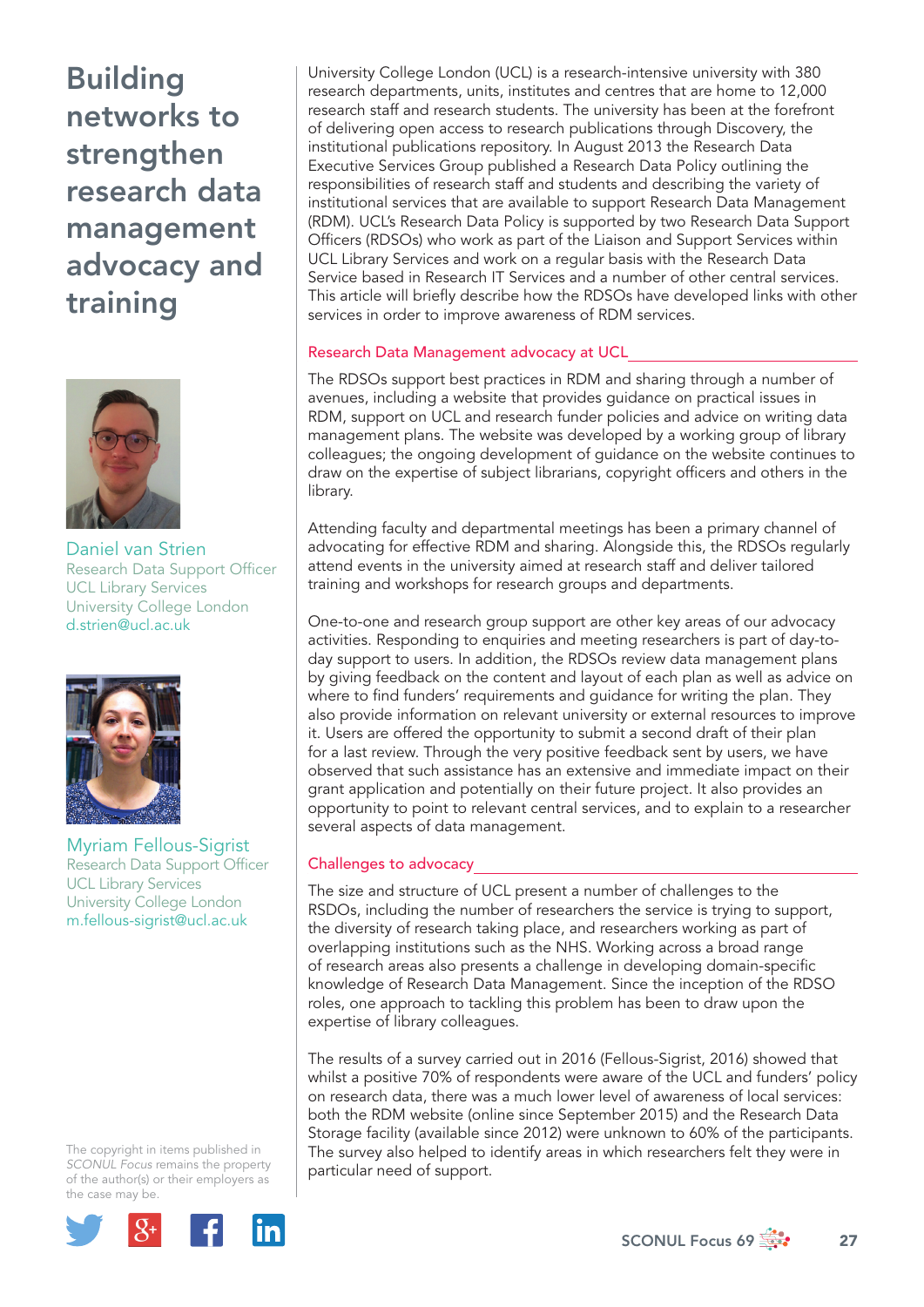Building networks to strengthen research data management advocacy and training

## Responding to the challenge: building links with other support services

The RDSOs have used the expertise and knowledge of other support services across the university to address the challenges outlined above. Some of these links have been 'obvious' ones, whilst others have been more specific to UCL.

### Collaboration within Library Services

The Open Access Team at UCL provides support to researchers in achieving green and gold open access. There are frequently links and overlaps between RDM and open access services in universities in the UK. At UCL links with the Open Access Team were established early on in the process of developing a RDM support service; such collaboration includes, for example, giving joint presentations in research departments. Frequently requests for support around open access also involve requests for support on data management planning, research funder and publisher policies, and information on where to deposit research data. As data management planning (ideally) takes place early in a project, it provides opportunities for the RDSOs to promote open access and data sharing early on in the research lifecycle and help researchers plan for both of these activities.

The RDSOs have worked to introduce subject librarians to RDM issues through a series of workshops that presented some of the 'theoretical' issues around RDM. The fourth workshop was run jointly by the library and UCL IT department (Information Systems Division), and was attended by subject librarians and local departmental data managers. The RDSOs have organised further workshops drawing upon previous work on internal library education (Mattern, Brenner and Lyon, 2016). These sessions focused on discipline-specific guidance and data management plans. Outputs produced during these sessions will feed into further discipline-specific guidance being developed by the RDSOs.

Finally, the Digital Curation Manager and the Records Manager, both of whom work in Library Services, have been involved in the Library RDM Working Group from its inception. Their expertise has, for instance, been beneficial in creating online how-to guides on topics such as file formats and sensitive data for the RDM website.

#### Collaboration with other central services

Alongside these 'standard' collaborations, links have been made with other support services across the university. A particularly strong and useful link has been made with Research IT Services (RITS), which offers a range of support to researchers, including the Research Data Service. This provides the live research data store and is currently developing a research data archive. RITS also provide researchers with support on high-performance computing, research software development, and training. The RITS team includes two research IT facilitators who share a similar role to the RDSOs by providing support and guidance, links to other services and advocacy for the services offered by RITS. A major benefit of these close links has been the ability to provide support to researchers on both technical and policy-related questions as well as to coordinate communications about our services and presentations in research departments. Recently the RDSOs have collaborated with colleagues from RITS to set up regular drop-ins twice a month, where researchers can get support on a range of topics, including funder policies and best practices in RDM, practical advice on data storage, support for research software development, high-performance computing and handling sensitive data. On average, five researchers have attended each of the last four sessions; interestingly, they represented six out of UCL's eleven faculties. Though still a new offering, we have found it a useful way for researchers to get advice quickly on a number of related areas without enquiries having to be passed across different teams. It has also given members of the services contributing

The copyright in items published in *SCONUL Focus* remains the property of the author(s) or their employers as the case may be.